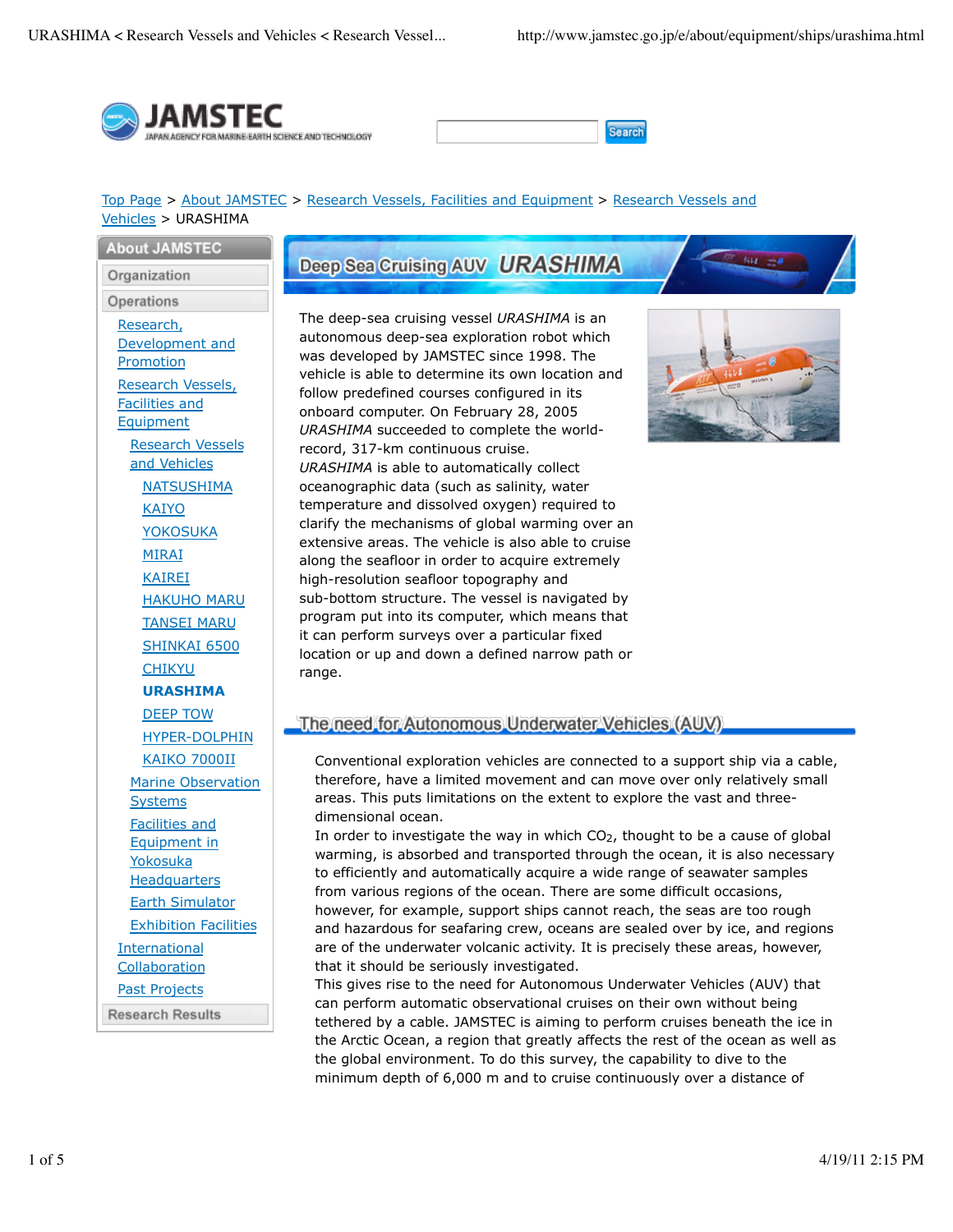5,000 km is required.

It is hoped that *URASHIMA*, though it is a prototype, will provide the fundamental data required for the development of future full-fledged survey vehicles.

#### **Systems**

#### **How does URASHIMA determine its position?**

In order to cruise autonomously, unmanned vehicles must be able to determine their position by themselves, and to calculate how far they have moved. GPS is available for personal or automobile navigation on land, but the radio waves used by GPS systems cannot propagate well underwater, making it impossible to use this type of navigation below the sea surface.

*URASHIMA*, therefore, uses a navigational system that combines the strengths of inertial navigation systems (INS) which measure inertial motion of the body with high precise



The high-precision ring-laser gyro at the core of the motion sensor. Three devices are equipped in tri-axes in the inertial navigation system.

ring laser gyros and motion sensors in tri-axes for time to time, and calculate moved distance based on the Newton's law of motion, and acoustic navigation which works by calculating distance based on round travel time of acoustic signals between the AUV and acoustic transponder deployed at known location before cruise.



A schematic underwater robot's navigation system, which combines inertial and acoustic navigation schemes.

#### **Power source**

*URASHIMA* uses either a lithium-ion battery or a fuel cell as its power source. Lithium-ion battery is a high-performance energy storing device that offer high energy density and long life, and is therefore used in mobile phones, electric cars and other applications. However, the size of the lithium-ion battery installed in *URASHIMA* only allows the vehicle to cruise for about 100 km. The fuel cell offers an even higher energy density and allows the vehicle to cruise for 300 km or more. The fuel cell is an energy converter that utilizes the energy produced when water is formed from hydrogen and oxygen. The energy produced by the extremely light hydrogen atoms is much greater than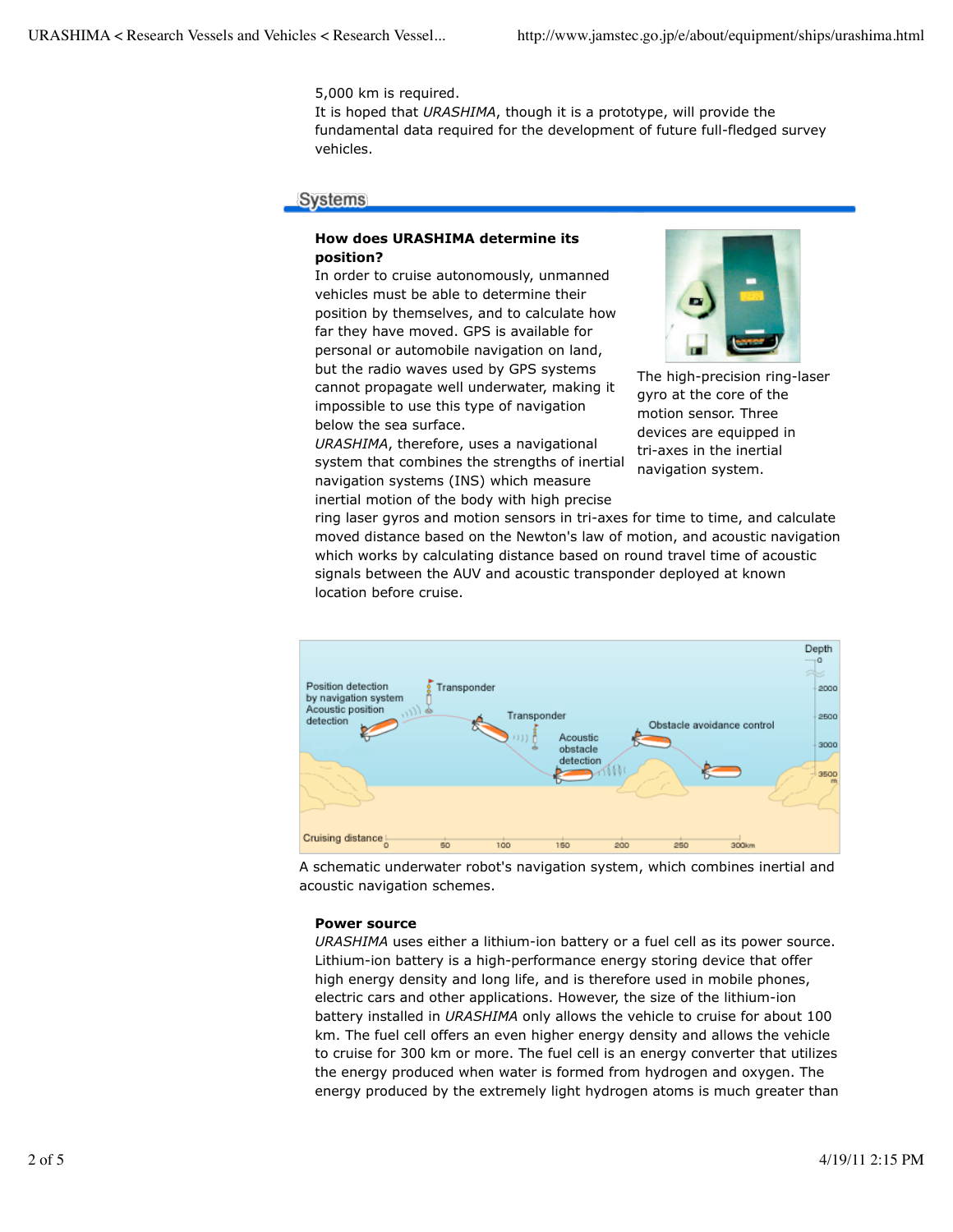that which would be produced by a stored energy battery containing the same quantity of material.

#### **Closed-cycle fuel cells**

Fuel cell systems employed on land, such as those for automobiles, use hydrogen stored in a fuel tank and oxygen extracted from the air, and then expel the water produced back into the air. It is difficult to extract oxygen from seawater in the ocean, however. *URASHIMA* therefore also uses a tank of oxygen. Furthermore, the expelling water produced back into the high-pressure environment would require enormous amounts of energy, and would also have the disadvantage to inbalancing the vehicle's weight. The byproduct water is therefore also stored onboard in a pressure-resistant container. Because the fuel cell system on *URASHIMA* does not take anything from or emit anything into the external environment, it is known as a closed-cycle system. This type of system is indispensable for deep-sea exploration, and the technology used is significantly more advanced than that found in fuel cells used on land or in the atmosphere, such as mobile fuel cells for the cars and fixed fuel cells for plants.

| Maximum<br>depth<br>capability | $3,500 \; m$                                                                                                                                                      |
|--------------------------------|-------------------------------------------------------------------------------------------------------------------------------------------------------------------|
| <b>Cruising</b><br>distance    | More than 100 km (using a lithium-ion battery)                                                                                                                    |
|                                | More than 300 km (using a fuel cell)                                                                                                                              |
| <b>Dimensions</b>              | $10 \text{ m}$ (L) $\times$ 1.3 m (W) $\times$ 1.5 m (H)                                                                                                          |
| Weight                         | Approx. 8 tons (with a lithium-ion battery)                                                                                                                       |
|                                | Approx. 10 tons (with a fuel cell)                                                                                                                                |
| <b>Speed</b>                   | 3 knots (4 knots maximum)                                                                                                                                         |
| <b>Power source</b>            | Lithium-ion battery or fuel cell                                                                                                                                  |
| <b>Operation</b>               | Autonomous or acoustic remote control (wireless,<br>operated from the support ship)                                                                               |
| <b>Survey</b><br>instruments   | Physical measurement devices<br>• Automatic water sampler (for measuring $CO2$ )<br>• CTDO (salinity, water temperature, dissolved oxygen)                        |
|                                | Deep seafloor research (earthquake research, etc.)<br>• High-sensitivity digital camera<br>• Side scan sonar<br>• Sub-bottom profiler<br>• Multibeam echo sounder |

## Data on the Autonomous underwater vehicle, URASHIMA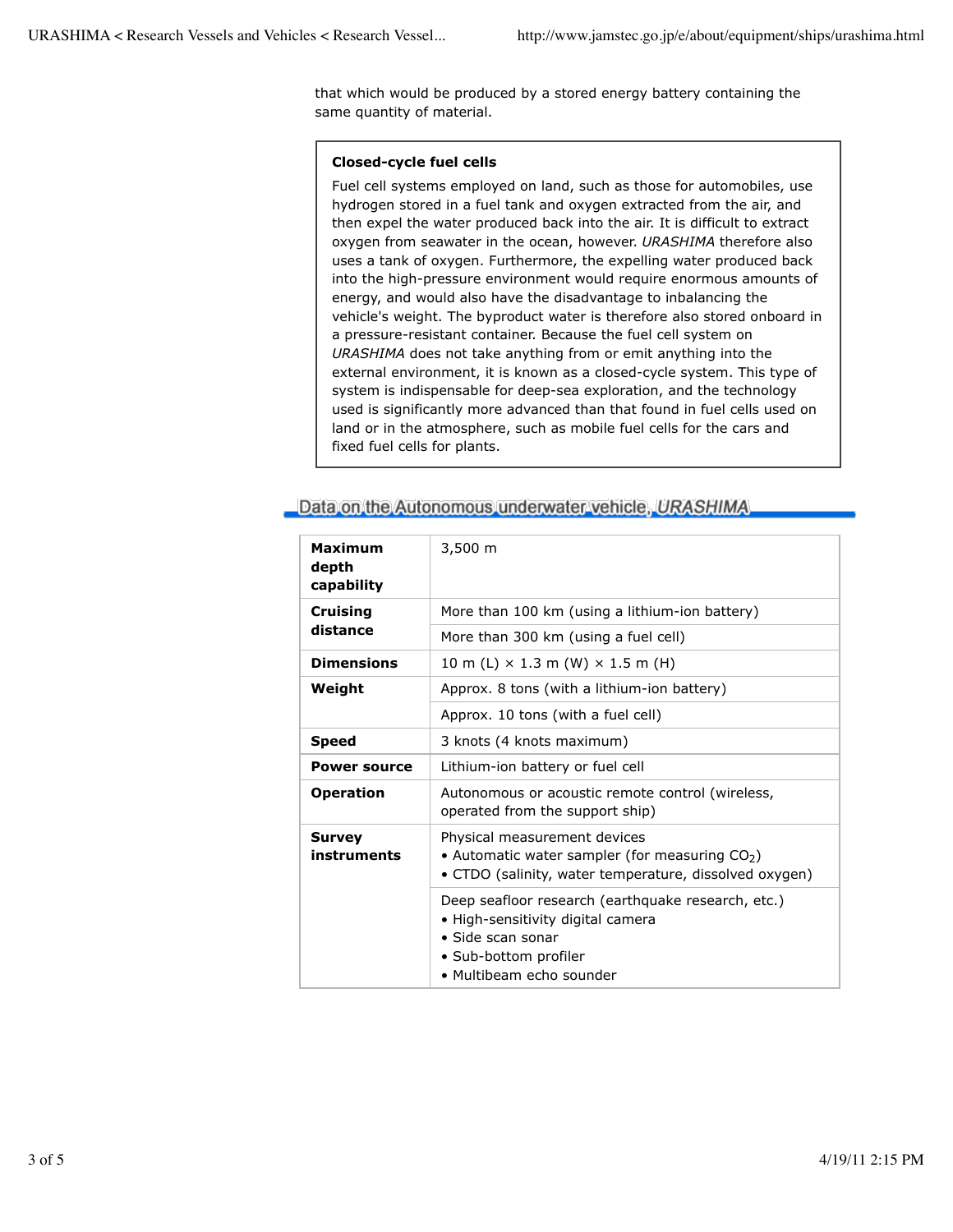

# **Development History**

| Apr 1998        | Development of the deep-sea cruising AUV URASHIMA began<br>with the aim of commencing operations in 2005.                                                            |
|-----------------|----------------------------------------------------------------------------------------------------------------------------------------------------------------------|
| <b>Dec 2000</b> | Succeeded in the acoustic transmission of color images taken<br>by the onboard camera at a depth of 1,753 m in Suruga Bay<br>off Japan.                              |
| Aug 2001        | Achieved the new world record for AUV 3,518m depth and<br>tested the acoustic noise reduced propulsion system TV<br>images through acoustic telemetry at this depth. |
| <b>Jun 2003</b> | Achieved the world-first, continuous 220 km cruise using a<br>fuel cell.                                                                                             |
| <b>Feb 2005</b> | Achieved a new world record distance for cruising vehicles of<br>$317 \text{ km}$ .                                                                                  |



| <b>Jun 2006</b> | Succeeded in gathering evidence of submarine landslides and<br>recording detailed seafloor typography of the eastern coast of<br>Off Izu Peninsula.                                         |
|-----------------|---------------------------------------------------------------------------------------------------------------------------------------------------------------------------------------------|
| <b>Jul 2006</b> | Detailed bathymetric survey of mud volcanoes in the Kumano<br>Trough<br>- Contributing to research into large-scale earthquakes in<br>ocean trenches as well as methane hydrate resources - |
| <b>Dec 2006</b> | Award for Excellence, The Robot Award 2006                                                                                                                                                  |